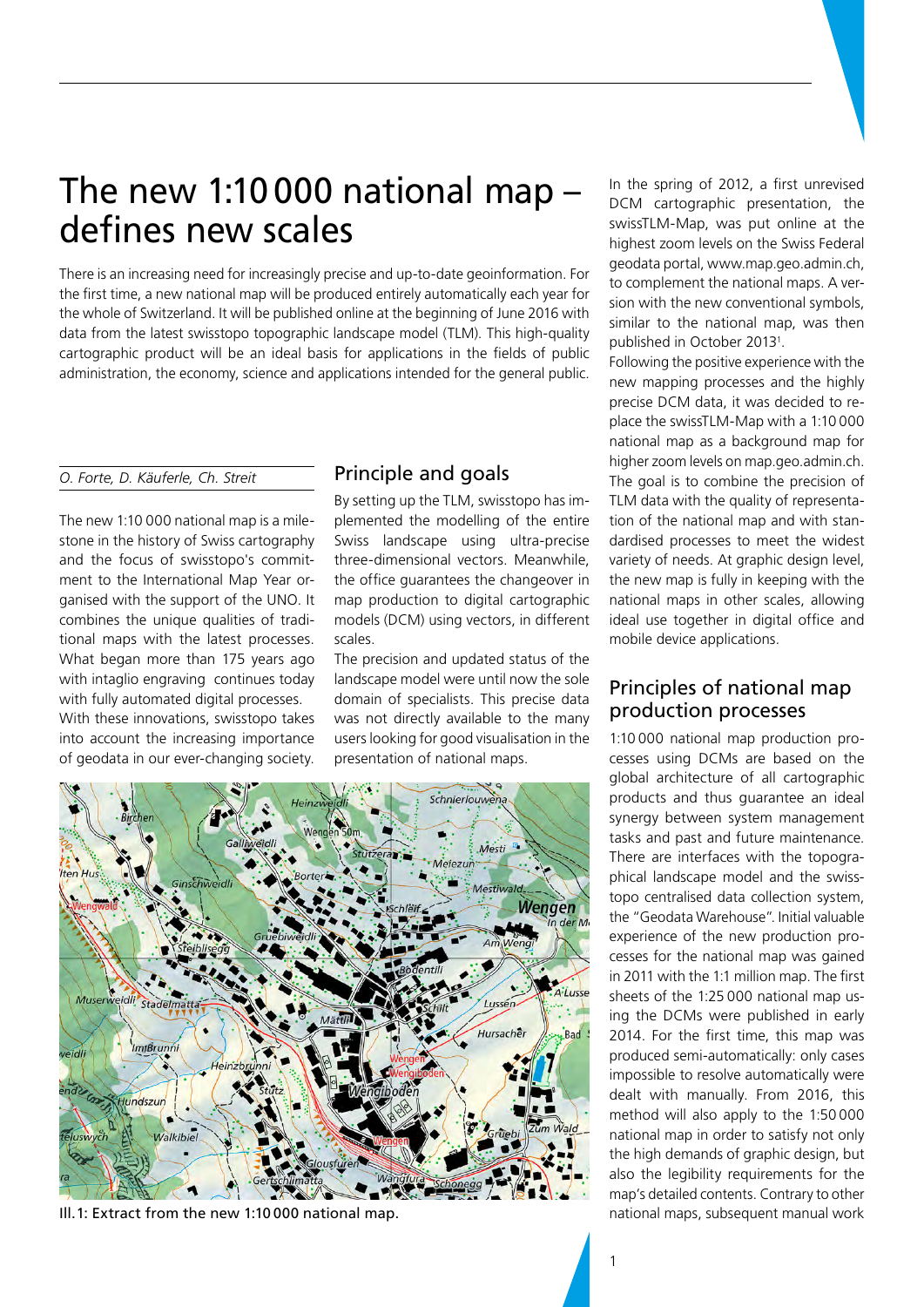

Ill. 2: Typical extract from the 1:10 000 national map compared with the 1:25 000 national map.

was excluded from the beginning for the 1:10 000 map.

# 1:10 000 scale national map production process

Production of the 1:10 000 national map is based on a quality-controlled version of the topographical landscape model and on its relevant update status.

#### Data preparation

At the data preparation stage, TLM data is converted using FME Workbench, geomatic and script tools, into a cartographic reference model with the same model structure as the DCMs. This model generalisation simplifies and standardises later processing by means of automatic and downline systems. Conversion of the TLM into BCM is carried out for the entire TLM perimeter. With a few exceptions, the reference model has the same number of functions, the same unique object identifiers (UUID) and the same geometries as the TLM; however, there are differences in attributions and classes compared to the TLM. During this stage, TLM buildings (roof surfaces in 3D) are converted into 2D building footprints without Z-value. For each scale, a cartographic line width is calculated for watercourses, information that the TLM does not directly contain, but which can be deduced from the mesh geometry. In a second step, contour lines and depressions from the digital terrain model are

derived for each national map and the quality is checked. This solution is already used to produce the DCM25. It is then enough, for each new scale, to adapt and configure a few process details and to implement the changes to the reference model and DCM models in a coordinated manner. There are also plans to automate quality control.

## Generalisation

The need for automatic generalisation mainly results from the density of the data and the size of the conventional



Ill.3: 1:10 000 national map production process.

symbols. Because of the closeness of the entry and representation scales, at a scale of 1:10 000, vegetation elements (trees, wooded areas) are generalised and buildings are grouped via model generalisation during a first stage. Implementation is carried out using ArcGIS (ESRI) software with ModelBuilder components and Python scripts, chosen during the development of the generalisation for the 1:50 000 and which only needed minor changes for the 1:10 000.

In contrast to lower scales, however, generalisation is less relevant for 1:10 000 national map.

#### Conventional symbols

Data is automatically converted into symbols and signatures on the basis of the catalogue of objects, whereas automatic geomatic tools are integrated to obtain an ideal cartographic representation.

## Combination of DCM vector data and raster data for a quality representation of national maps

1:10 000 national map vector data is combined with raster data from the swiss-ALTI<sup>3D</sup> elevation model and with that of 1:25 000 national map terrain representation (rocks, relief, yellow colouring) using an automated process.

In line with swisstopo's long-term tradition and in order to meet users' high expectations of terrain representation, many tests have been carried out to optimise the visual design. The goal was to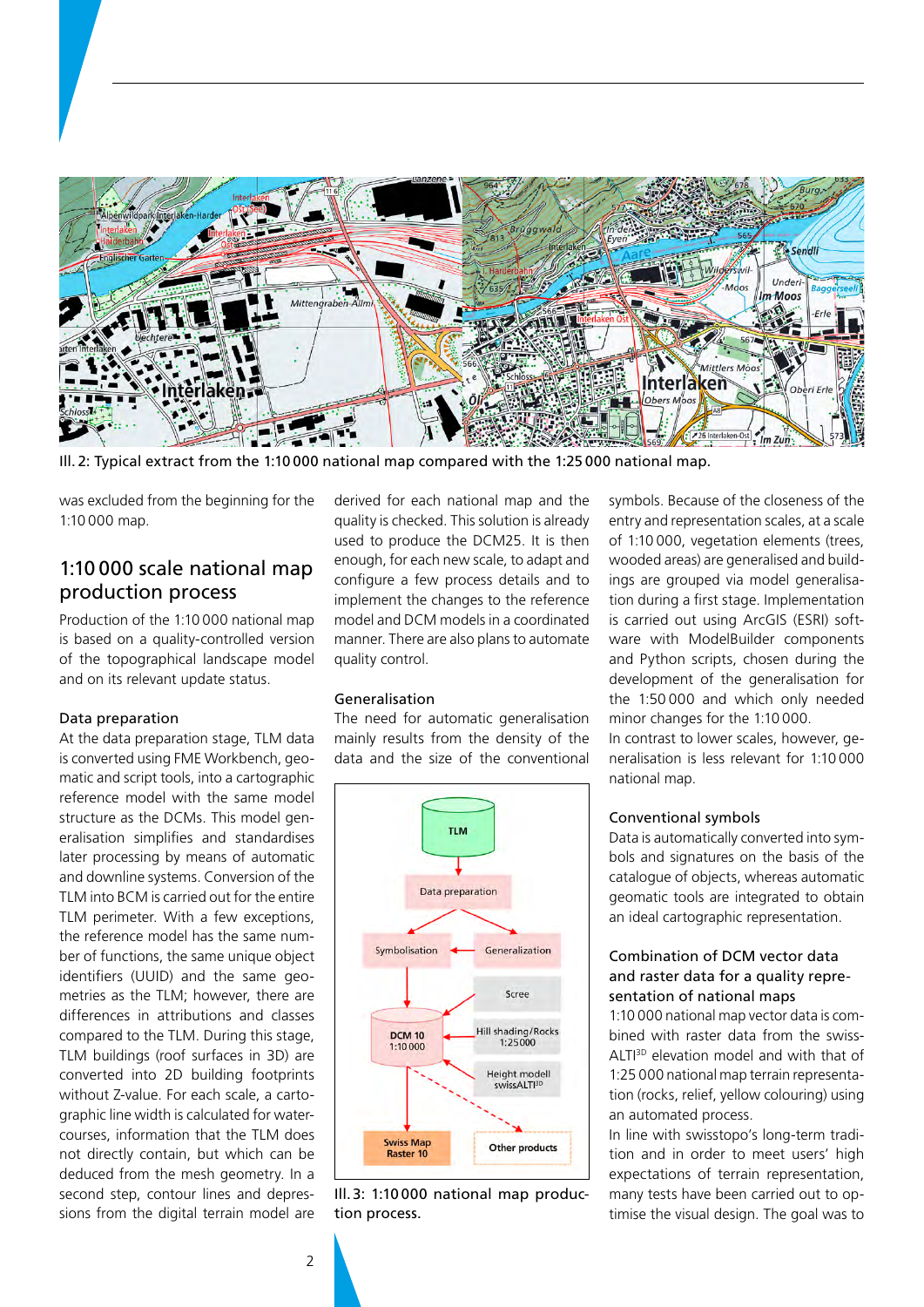make best use of existing bases and to avoid time-consuming manual tasks. An innovative technique was used to represent relief, this being a combination of high-resolution swissALTI data3D and the relief representation from the 1:25 000 national map, originally compiled manually. This solution means the smallest details can be depicted while preserving large groups that make up the terrain. Use of the yellow colouring from the 1:25 000 national map also reinforces the visual effect of relief.

As for the representation of rocks, traditional black cross-hatching was rastered and the pixels were reduced using Photoshop. This trick avoided having to redraw rocks and resulted in a map design where rocks do not overwhelm the mountain regions and names and altitudes remain perfectly readable. In future, rock updating tasks on the 1:25 000 national map, which remain manual, will also be used for the 1:10 000.

The semi-transparent, automatically-generated text masks make text entries easy to read as well as the elements underneath. This is a great advantage, especially for digital applications that use the zoom function.

## Products and possible uses

From now on, an updated version of the 1:10 000 national map will be published each year under the name Swiss Map Raster 10. Thus all the changes integrated in the TLM during the year will be added and represented directly.

Integration will be carried out at the highest zoom levels of the Swiss Federal geodata portal, map.geo.admin.ch. All functions (e.g. offline, drawing, measuring and integrating into a website) will be available. The map can also be printed up to format A3.

For the 1:10 000 national map to be usable in 3D viewers, it will be possible to select the necessary raster data individually on map.geo.admin.ch.

Data will also be made available to users through the Swiss Map Raster 10 product. With the 1:10 000 digital cartographic model composed of topologically precise vector data complemented by raster data, geodata will be available in a much higher quality than that of today's national maps for spatial and visual analyses, e.g. in SIG systems. The preparation of this data can in future be developed for the other national maps according to demand, using identical processes.



Ill.4: Detailed terrain representation on the 1:10 000 national map (combination of swissALTI<sup>3D</sup> and the relief of the 1:25 000 map).



Ill.5: Example of selective masking.

The use and advantages of the 1:10 000 national map will increase even more if the efforts of various offices to create a data set of official street names for all Switzerland succeed.

The 1:10 000 national map will also be useful for official cadastral surveys because it will cover areas for which there is currently no large-scale data.

## The large scale map – long awaited

The precision of the cartographic representation of Switzerland was a subject of discussion as early as the beginning of the 20th century. At that time, the development of new survey methods based on photogrammetry played a determining role. The graphic quality of the Dufour and Siegfried maps no longer satisfied requirements as to precision, thus launching a debate on the relevance of the map scales to be published and a subsequent seven-year "map war". The Swiss Federal topographical office already favoured a maximum representation scale of 1:10 000 at the time. However, it was finally the current set of scales, starting at 1:25 000, that won the day, with the support of E.Imhof (of the ETH Zurich), of the Swiss Alpine Society and the Swiss Society of Natural Sciences. The Swiss Federal Military Department also approved this version on condition that the 1:50 000 national map be published first as a compromise<sup>2</sup>.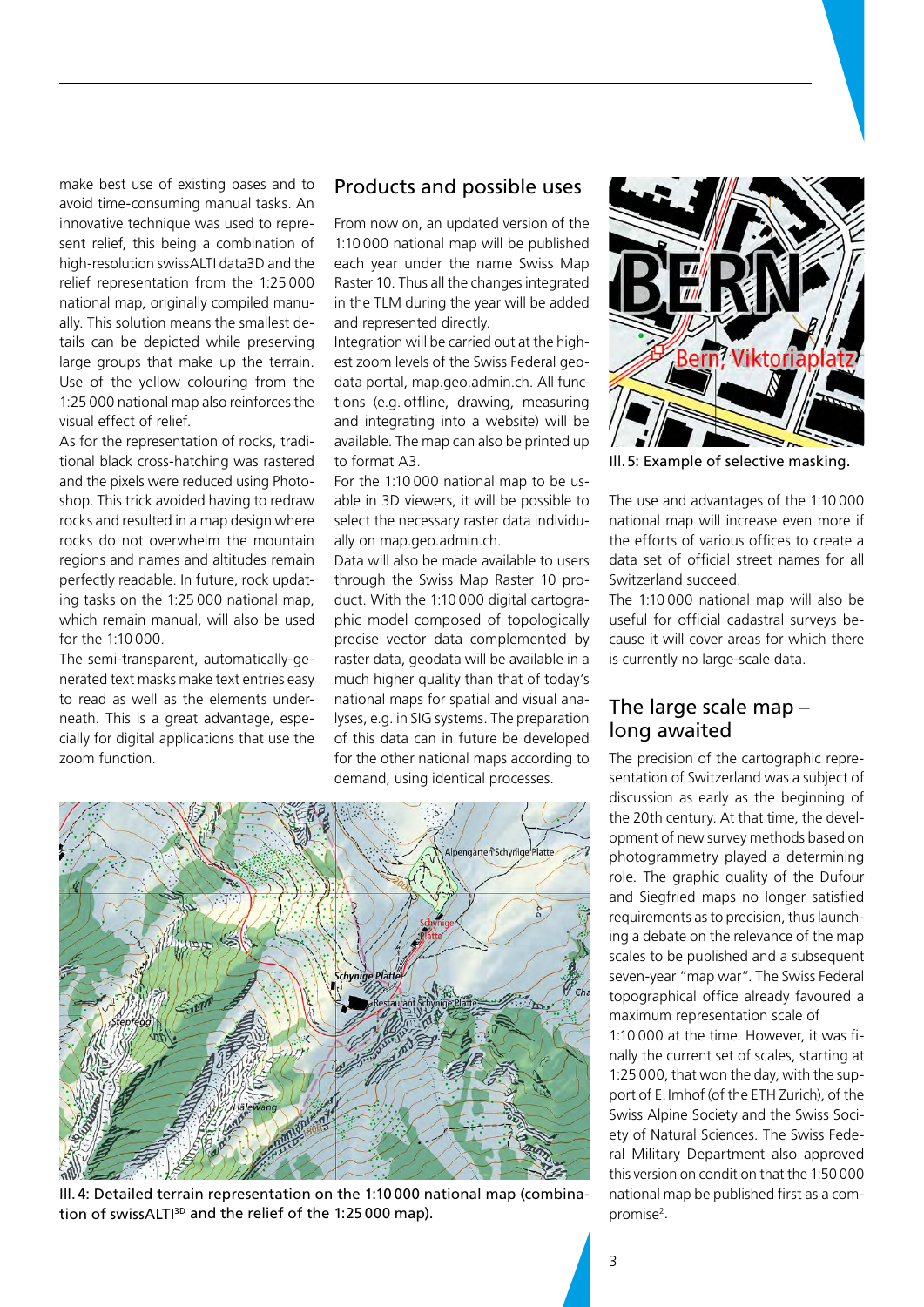

Ill. 6: Visualisation example of the 1:10 000 national map, simulated within the perimeter of sheet 1229 Grindelwald on the 2,5D viewer of the Swiss Federal geoportal.

The importance of large-scale maps for the army had nevertheless been recognised well before this decision concerning the national map and was closely linked to fortification mapping. At the Gotthard, topographical surveys for large scale maps had already begun in 1888/1889. At the end of the 1940s, maps of fortifications, sometimes repeatedly updated at great cost, covered almost 3,050 sq. km of Swiss territory at 1:10 000, or approximately 7.5% of the country's area. These maps were classified until a few years ago. They are a feat of the map-making art. In terms of quality of representation, they are as good as national maps, whose development they significantly influenced, and are even superior when it comes to scale of precision<sup>3</sup>.

# Conclusion

The new 1:10 000 national map makes it possible to combine both the need for precise and updated geodata and for quality cartographic representation. For the first time, data already entered and available for the whole Swiss territory is being made available as national maps by means of fully-automated processes. Integration into a standardised representation system coordinated with the other national maps offers a homogenous spatial representation of Switzerland. The new map thus opens up the way to many new uses by all types of users.

WE LOVE MAPS – With its new 1:10 000 national map, swisstopo is contributing actively to International Map Year and focusing on the growing importance of maps and geoinformation in our modern societies.

#### *Links:*

Swiss Federal geodata portal: www.map.geo.admin.ch swisstopo 1:10 000 national map: www.swisstopo.ch/lk10 International Map Year: www.swisstopo.ch/imy

Olaf Forte Head of Cartography swisstopo Seftigenstrasse 264 CH-3084 Wabern olaf.forte@swisstopo.ch

Dominik Käuferle Head of Technology and Innovation dominik.kaeuferle@swisstopo.ch

Christoph Streit Product Manager christoph.streit@swisstopo.ch

#### *Contacts:*

Swisstopo communication: ruedi.boesch@swisstopo.ch Cartography: olaf.forte@swisstopo.ch Orders for swisstopo geodata: geodata@swisstopo.ch Swiss Map Raster 10 will be available for orders from late 2016.



Ill.7: Comparison of the map of fortifications and the national map.